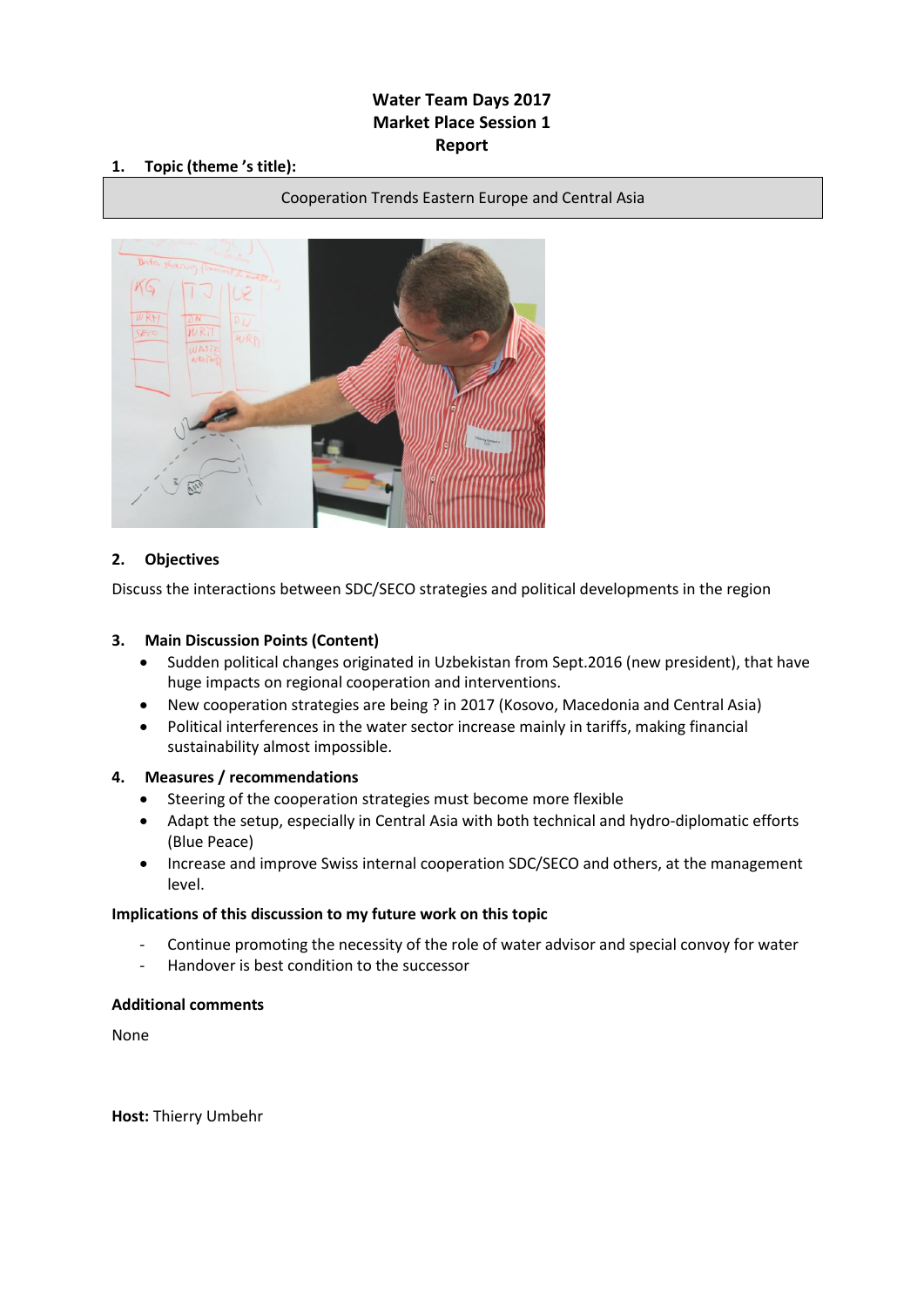## **Swiss Cooperation Trends Latin America and the Caribbean**

With 3 new country strategies in development (Bolivia, Haiti, and Central America) and one that was approved a couple of months ago in Cuba, this session will provide information on the cooperation trends in Latin America and the Caribbean.

### **2. Objectives**

Update the participants on the new policy priorities of SDC's Division Latin America and the Caribbean (DLAC) and how they are adapted in each specific priority program, namely Central America (comprising Honduras and Nicaragua), Bolivia, Haiti and Cuba. Also present and explain the 6 new pathways to approach those policy priorities (see picture below).



Then, explaining where and how the DALC work on water issues through those 3 policy priorities, and explore ways to support progress towards SDC water vision thorough those topics (governance, inclusive economic development, management of natural resources).

Water is located in several parts:

- Under governance, for instance: Haiti: Strengthening local governance of the WASH sector Honduras: Territorial water governance in the Gulf of Fonseca
- Under management of natural resources, for instance: Nicaragua: Watershed management for climate change adaptation in the Dipilto rivershed. Honduras: Watershed management for climate change adaptation in the Goascorán rivershed Bolivia: Integrated Water Management (GIA) Bolivia: Municipal Environmental Management (GAM)

## **3. Main Discussion Points (Content)**

- What have been the implications of budget cuts in Bolivia?
- What will be the relationship of the V.E.T component in Haiti with universities?
- How can universities be involved and support with research?
- How can the realization of the HRWS be better supported under the governance topic?
- What does the DALC specifically does on to transversalize gender issues in the water sector?
- What does the DALC does in transboundary watershed management?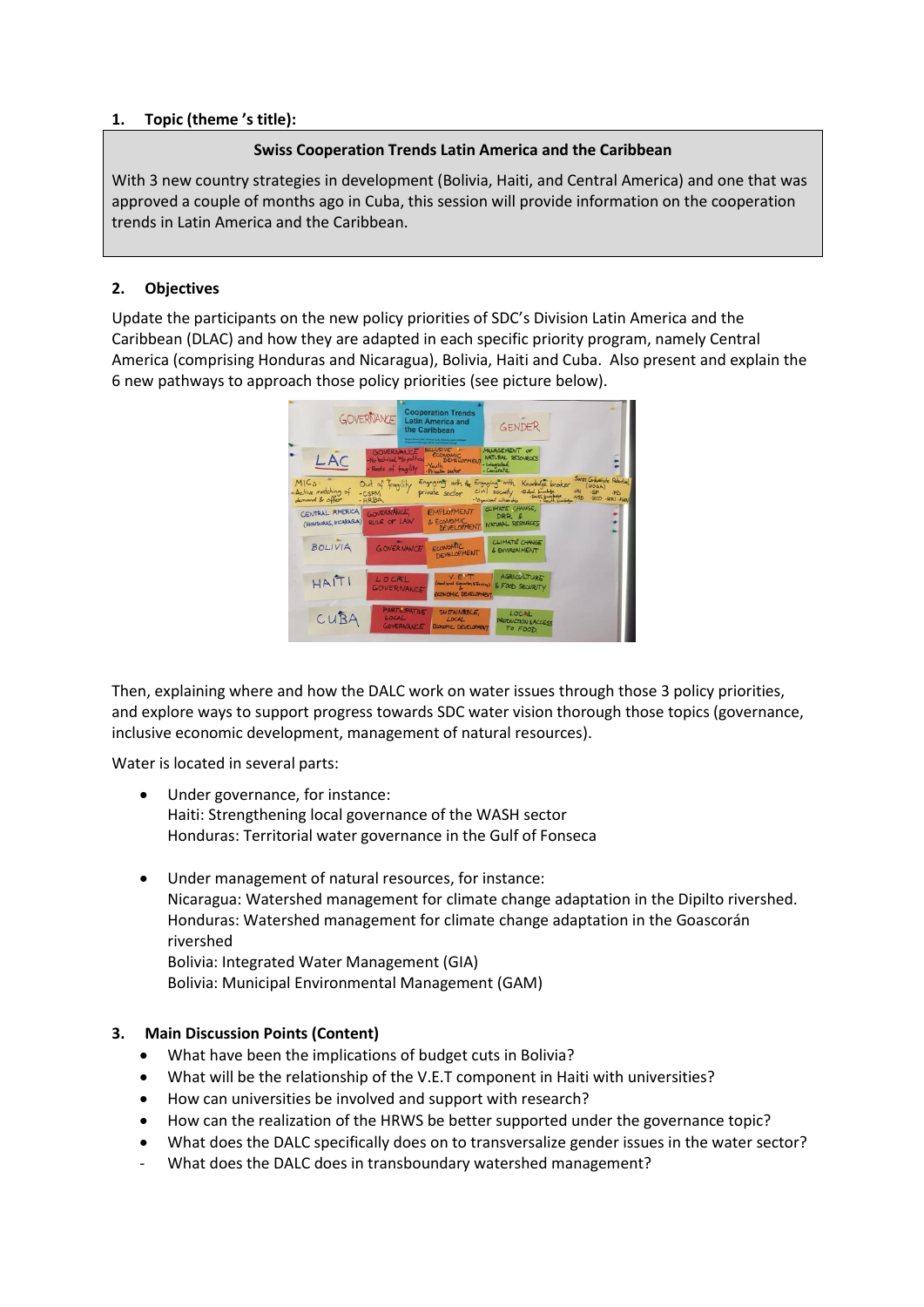## **4. Measures / recommendations**

- Explore possibilities to support water entrepreneurs through the "private sector" pathway.
- Explore how research by universities can support the local governance program in Haiti.
- **5. Implications of this discussion to my future work on this topic**
	- Keep exploring for increased, more concrete collaboration opportunities of the DALC with the Global Program Water to mutually profit from successful approaches.

### **Additional comments**

None



**Host:** Sergio Pérez, DALC.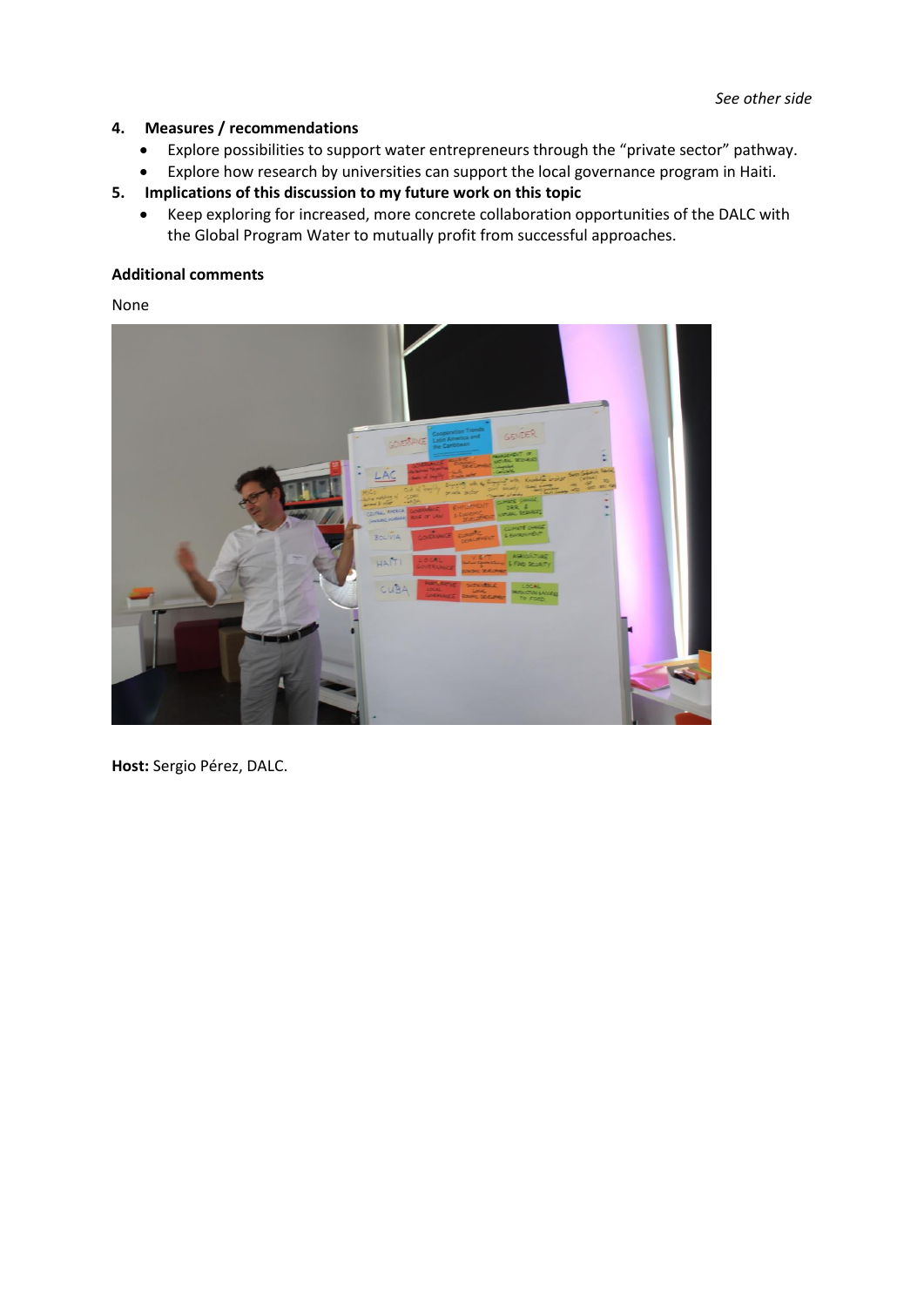Blue School concept 2.0

### Strengthening the environment

### **2. Objectives**

Share our lessons around Blue School and get input how to improve and establish Blue School concept 2.0



## **3. Main Discussion Points (Content)**

Main success criteria's or requirement for Blue Schools:

Motivation of teachers /school heads/ government responsibility

Water quantity – enough water available (If not, risk of conflict)

Involvement of parents and surrounding community (talking with schools only is not sufficient)

How to create/ensure motivation of schools?

- Work in line with government offices
- Establish application procedures?
- MOU`s?

#### **4. Measures / recommendations**

- Link with experiences in LAC
- Identify requirements for Blue Schools (go further) Planned in W/S in July 2017
- **5. Implications of this discussion to my future work on this topic**
	- Define scaling up strategy
	- Discuss selection criteria of schools during W/S

**Host:** Daya Moser and Lucie Leckert, Swiss Water and Sanitation Consortium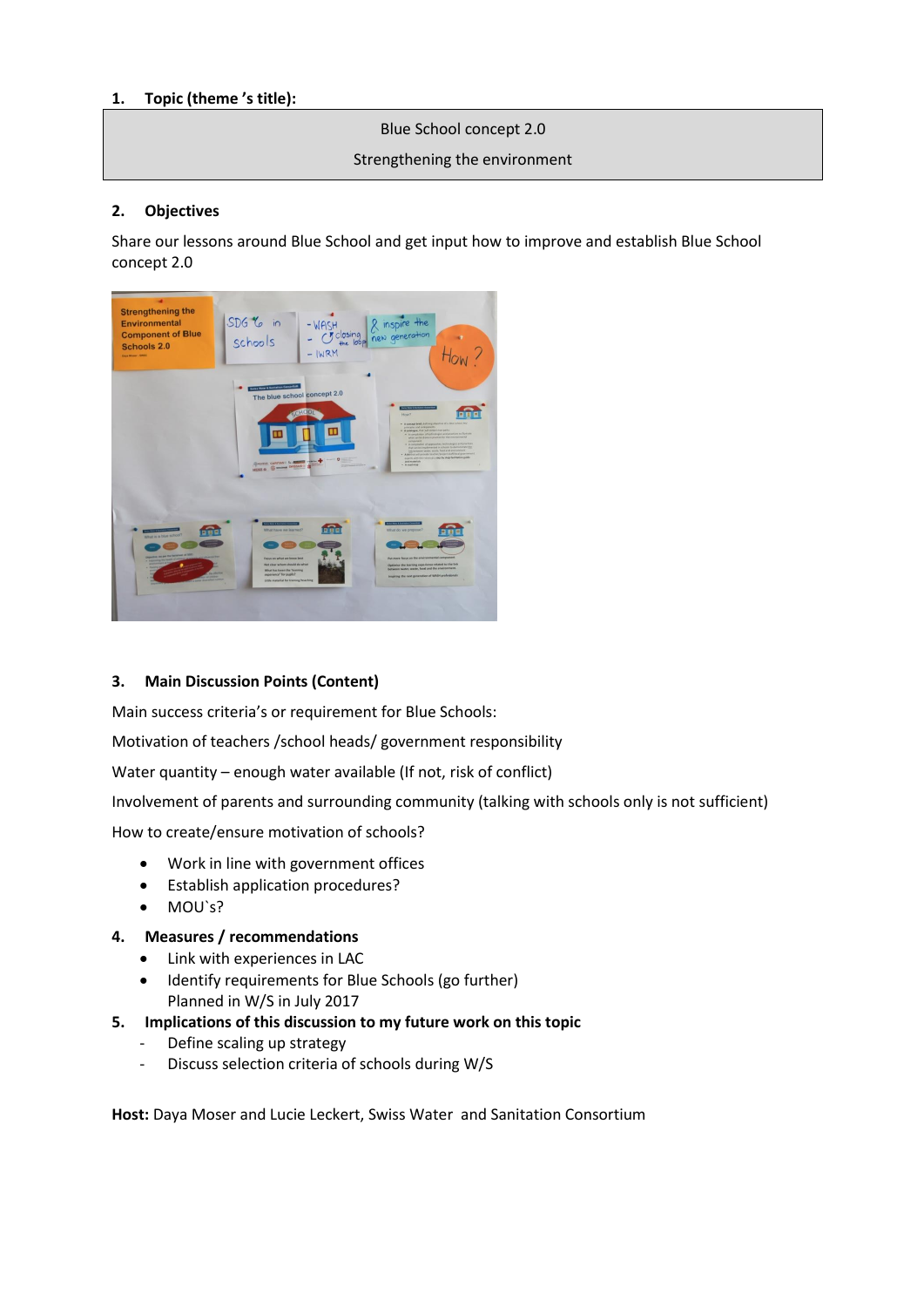## **SDC Water Risks**

Switzerland is not immune to global freshwater challenges, because it is importing products and services -food in particular- which increase water pressure in other parts of the world, often in regions with water scarcity. Water risks can be physical, reputational or regulatory. They can be basin- related or directly at a company's supply chain. Companies must understand their water risks to operate sustainably. In order to succeed, all sectors - business, government, investors, and civil society- must collaborate.

# **2. Objectives**

- presentation of the concept of water risk and water stewardship
- discuss opportunities, challenges and bottlenecks to implement and disseminate concepts and solutions to mitigate our water footprint and water risk through a water stewardship approach

## **3. Main Discussion Points (Content)**

What is water risk? Who is affected? Is really Switzerland affected by external water risk and if yes, how?

- by importing goods that require water-intensive production, in regions where water is scarce (physical water risk), regulations are not clear or can have an impact on a company's production process/ supply chain (regulatory water risk), or by being exposed to civil society movements that hold company's accountable for their water use (reputational water risk)
- From water risk to opportunity: some companies have realised that they are facing a water risk, and there are many water stewardship approaches emerging that provide an opportunity for companies, but also public sector and civil society to move and push towards a sustainable water management not only within a company's internal supply chain, but within the entire basin/ watershed. But: the approaches are still in an early stage and face many challenges/ bottlenecks

## **Challenges/ bottlenecks:**

- Civil society participation in these water stewardship initiatives is still weak, how could this be strengthened?
	- have a neutral watchdog that observes the initiatives and checks whether the requirements to qualify for a water stewardship initiative also include sufficient inclusion of civil society
	- have a neutral watchdog also that holds companies/ water stewardship initiatives accountable for concrete implementation and assures that civil society is adequately represented in these processes
	- strengthen the voice of civil society by capacity building programmes and strengthening negotiation skills of representatives of civil society, but it seems to be difficult to find organisations/ institutions that can represent the entire civil society (sometimes civil society is not organized/ does not have a representative body that can speak for water related issues)
- o The role of consumers in Switzerland
	- How can consumers inform themselves/ become conscious consumers?
		- it is difficult to make an informed decision -> there is no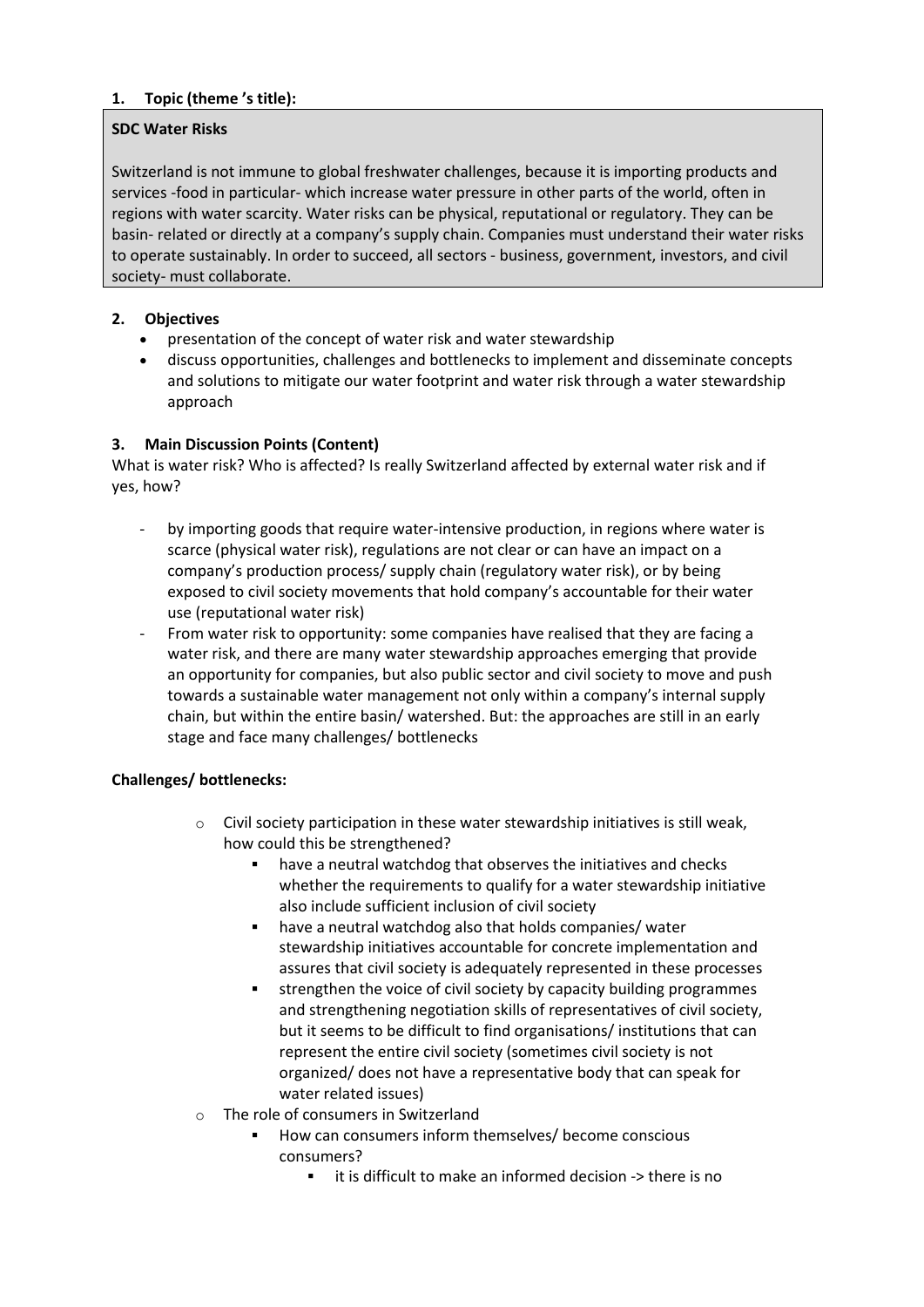specific label for water; and even if, would that be even helpful, as there are already many existing labels

- o How to promote water stewardship: work with the big multinational companies or rather start-ups?
	- Whereas multinationals could have a big impact if they internalize the water stewardship approach in all their processes, big companies also tend to be slower and take more time to take a decision -> start-ups could help spread the approach, they can work in a niche, are more open to innovations and can adapt their processes faster, although they have a smaller overall impact due to the size of such businesses -> maybe a combination of both is necessary to disseminate the water stewardship approach.

**Host:** Sandra Brühlmann, GPW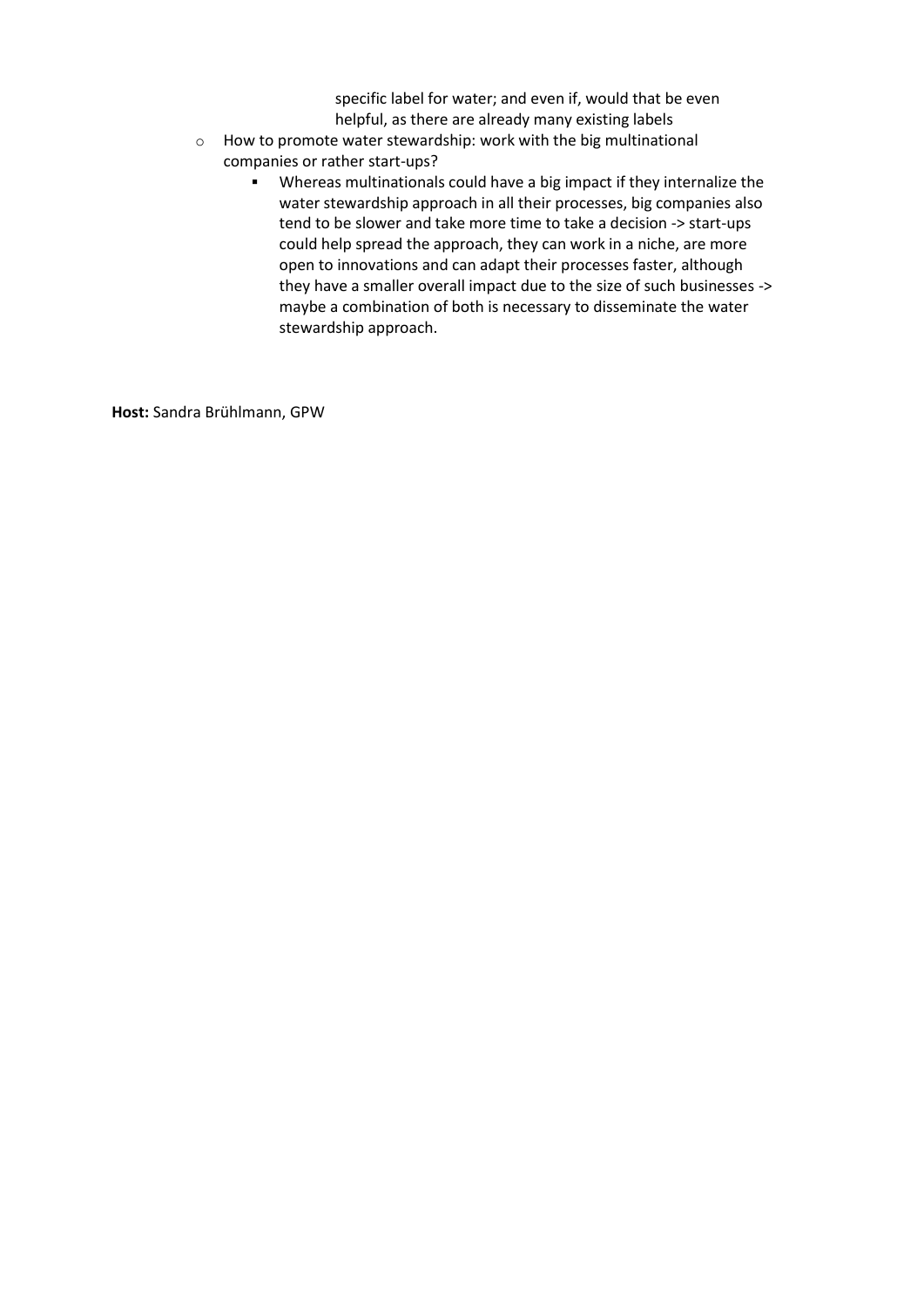#### **Sustainable Sanitation Water Management Toolbox**

The biggest open source platform in water and sanitation with over 150000 visitors a year



### **2. Objectives**

Sourcing feedback, inputs & ideas regarding relaunch of swm.info in order to improve the toolbox use for the sector community

#### **3. Main Discussion Points**

The idea for a revised approach of the SSWM-Toolbox was preceding.

Instead of structuring the contents..around the note and nutrient cycle, sswm2.0 will allow users to take up a wide range of different perspectives in the subject, allowing the users to navigate quickly to their areas of interest. At the same time, the perspectives approach allows organizations and institutions use the toolbox as knowledge management and dissemination platform for their project results, lessons learnt publications etc. by offering their own perspective. The discussion revolved around the following questions: What do you make of the ..project?

What do you like about it?

What is important to you, so you can use the toolbox better for your needs? Who could be possible partners for the development of new perspectives?

## **What do you like about if (don't change)**

- How concept helps to demonster the ...
- Perspective serves as filter, that reduce the content to what is relevant to the user
- Short summaries are scarce on the web- Keep it up!
- **What would you change/ improve to make it more useful for you?**
- Content need to be up-to date
- Community engagement and crowd funding to take core of it
	- o Allow users to adapt/compliment content
	- o Allow users to add own content
- Link up to other existing platforms (RWSN, Wikipedia (synergies))
- Offer moderated discussion group or Q&A
- Segregate perspectives according to knowledge level of users
- Look at methods that platforms like ask.com are using
- clarify system boundaries & do not try to explain the world **Possible partners**

RWSN, NAO…

Feedbacks and inputs will be considered in the concept of SSWM relaunch in later 2017.

**Host:** Sarah Ackermann und Michael Kropac, Seecon GmbH